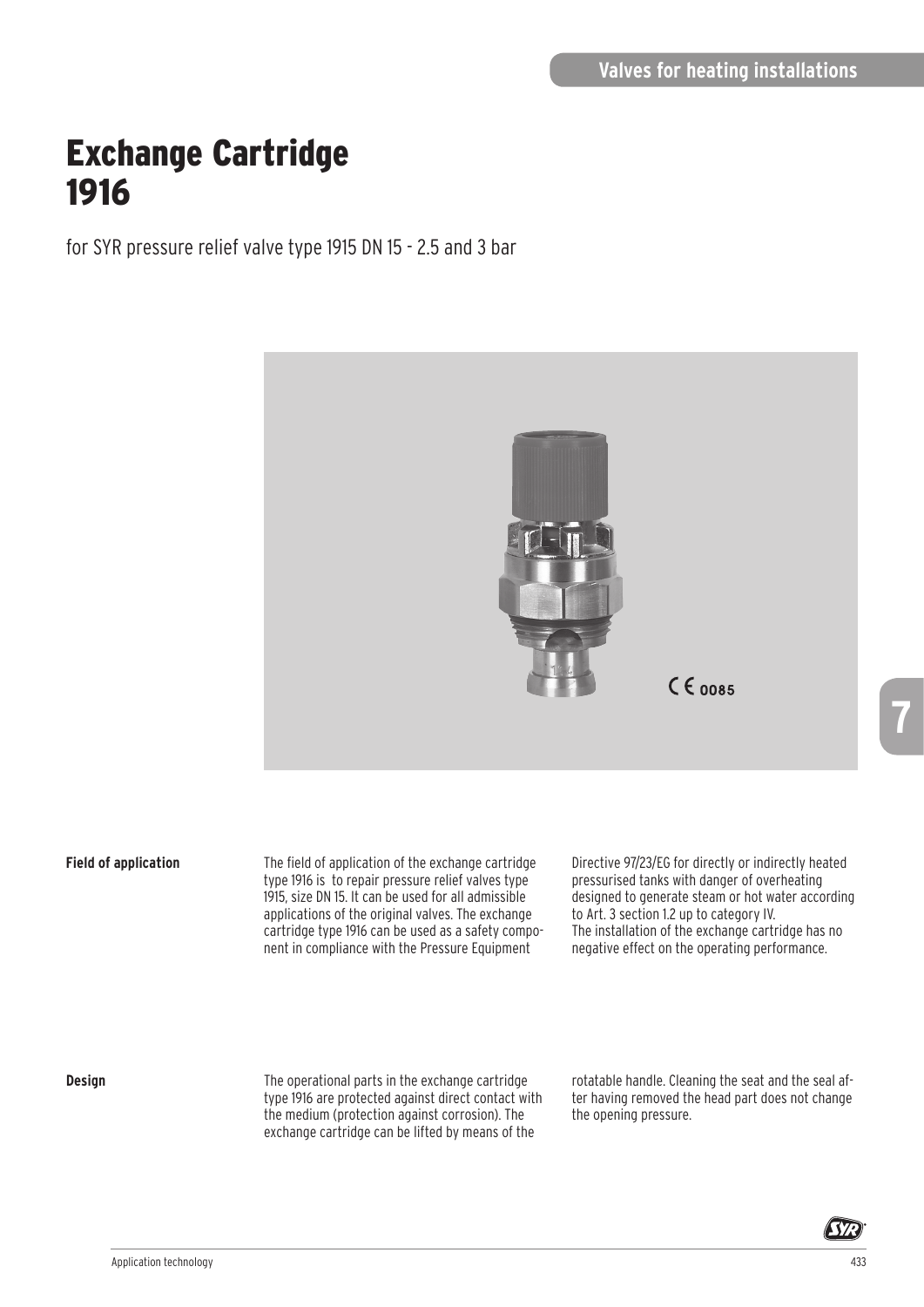

The body is made of a high-quality low-lead brass alloy; the spring cap is made of zinc diecasting, the diaphragm and seals of heat and ageing resistant

elastomeric synthetic material and the spring of corrosion protected spring steel wire.

#### **Installation**

Should the pressure relief valve have become unserviceable - indicated by constant dripping-, unscrew the head part and replace it with the exchange cartridge. Ensure that the opening pressure

Before disassembling the original head part, depressurise or drain the installation. Clean the valve seat before mounting the exchange cartridge. The exchange cartridge is positioned with the metallic

of the exchange cartridge does not exceed the maximum admissible operating pressure of the installation.

side directly on the valve seat and therefore has to be tightened with an adequate tool after being screwed in.

Operating temperature:  $-10$  °C up to max. 120°C Mounting position: like original valve Component approval number: TÜV-SV-15-525-H-P-p Serial number: 1916...

**Technical data Conserverse Conserverse Conserverse Conserverse Conserverse Conserverse Conserverse Conserverse Conserverse Conserverse Conserverse Conserverse Conserverse Conserverse Conserverse Conserverse Conserverse** Fluids: water; neutral non-adhesive fluids  $C \epsilon$  on 8.5

#### **Maintenance**

The correct function should be checked by qualified personnel at initial operation and then on a regular basis: turn the lifting handle in the direction of the

arrow until you hear a click. Afterwards, the valve has to be closed tight.

**SYR**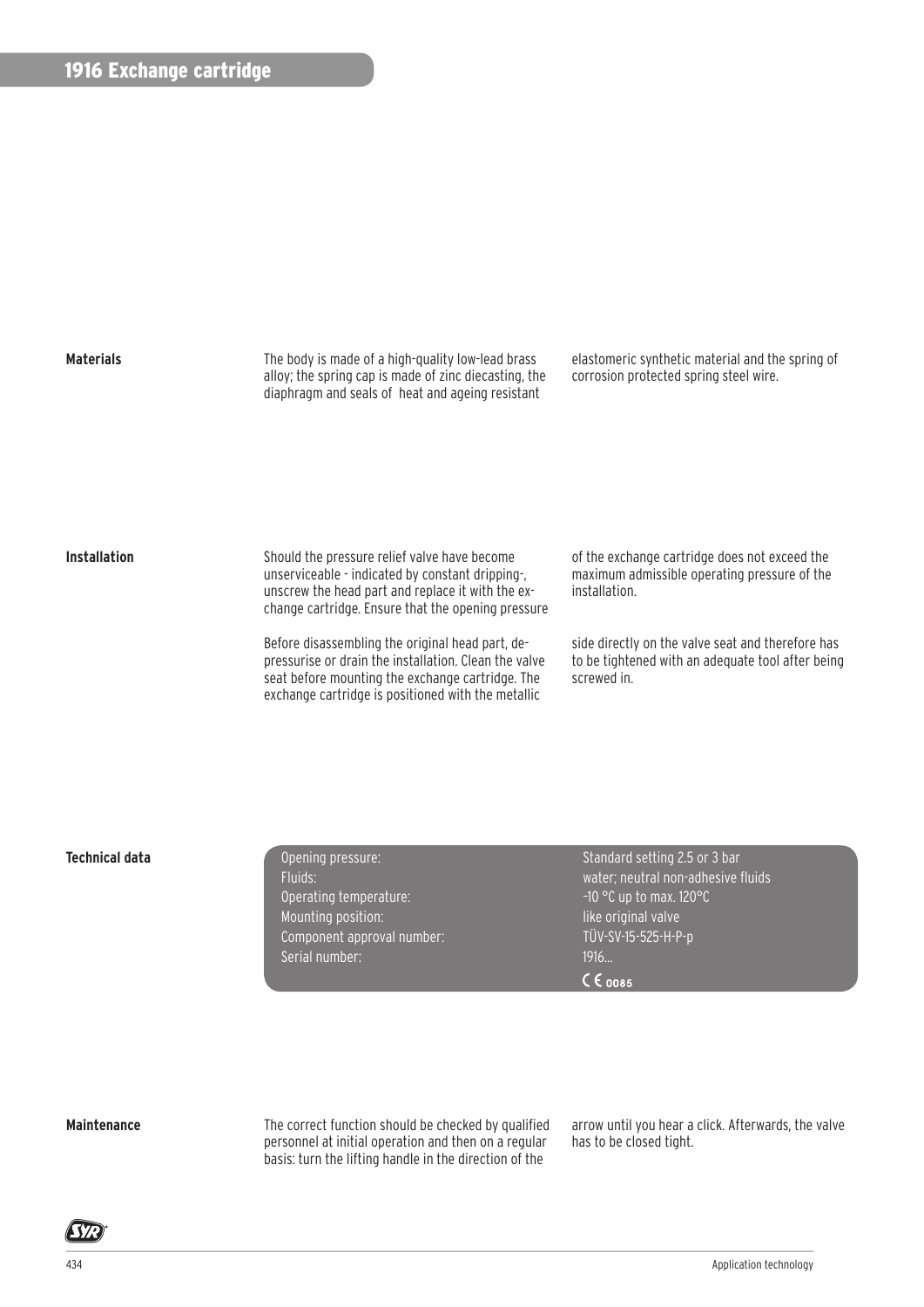## **Valves for heating installations**



| Nominal size     |           | DN            |
|------------------|-----------|---------------|
|                  |           | 0.111<br>V 72 |
| Dimensions in mm | $H$ (mm)  | 44            |
|                  | <b>SW</b> | $\sim$<br>ےں  |

**SYR**